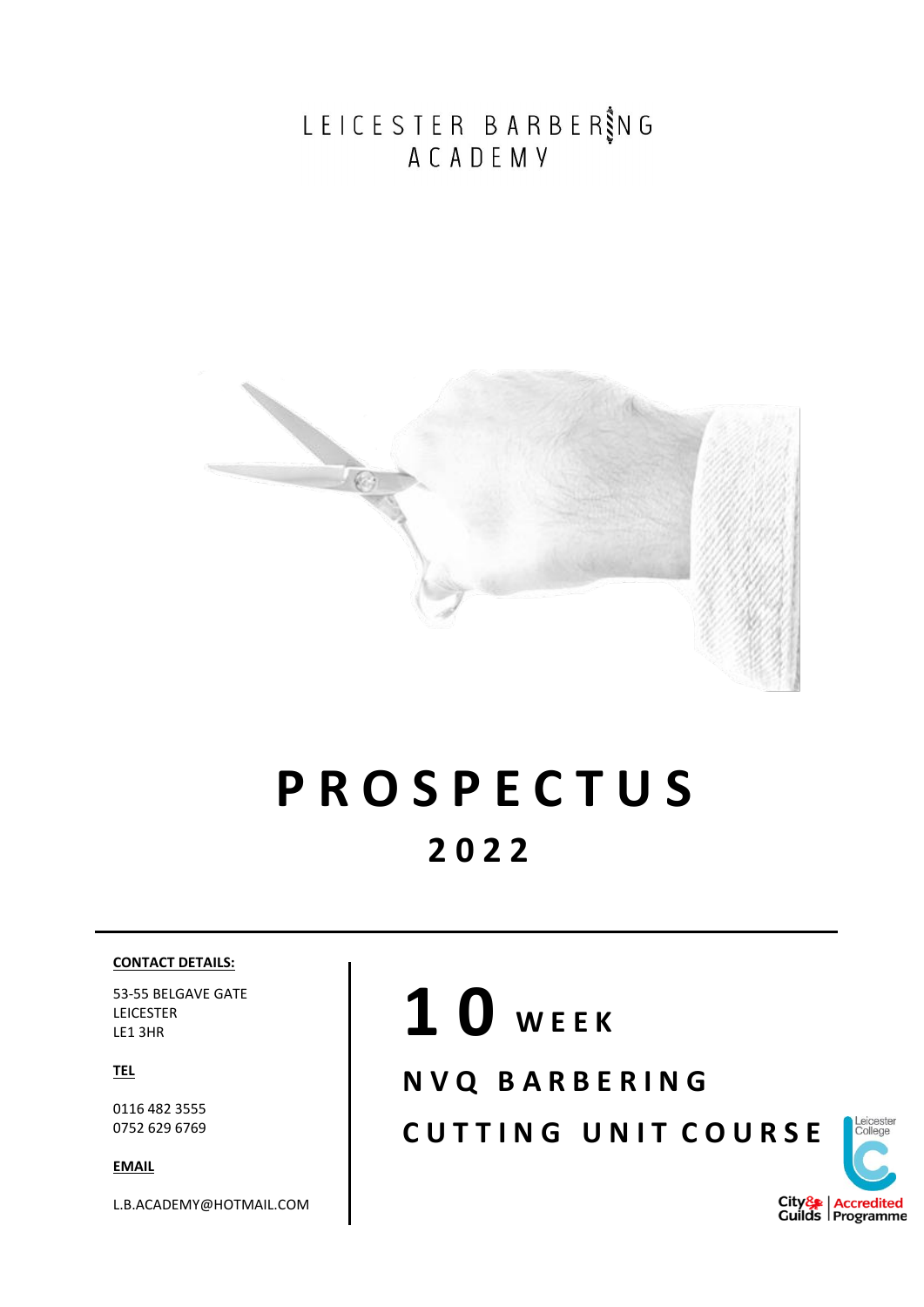#### **C O N T E N T S**

- PAGE 1. OUR MISSION
- PAGE 2. MODULES
- PAGE 3. **INVESTMENT PRICE**
- PAGE 4. TOOLS
- PAGE 5. INDUSTRY
- PAGE 6. TESTIMONIALS
- PAGE 7. ARE YOU READY?



WE SHAPE MINDSETS, NOT JUST HAIRCUTS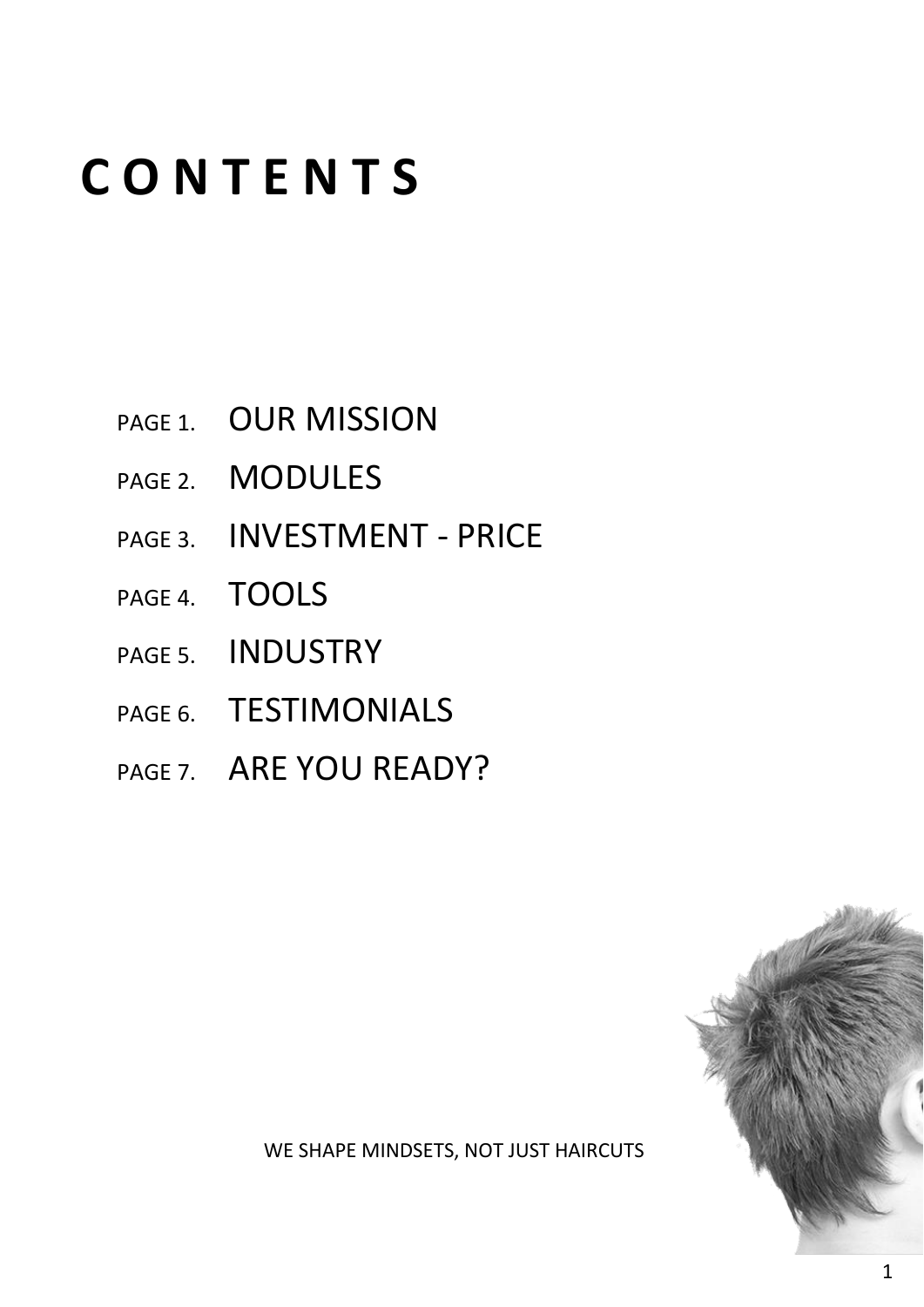## **O U R M I S S I O N**



This course is about engaging in precision cutting skills involved in barbering to achieve a variety of looks.

It is tailor-made for individuals wishing to jump start a career in barbering or for those who want to advance on existing skills.

Your assessor will observe your performance on clients on numerous occasions to evaluate your theoretical and practical knowledge.

**98 % P A S S R A T E O V E R**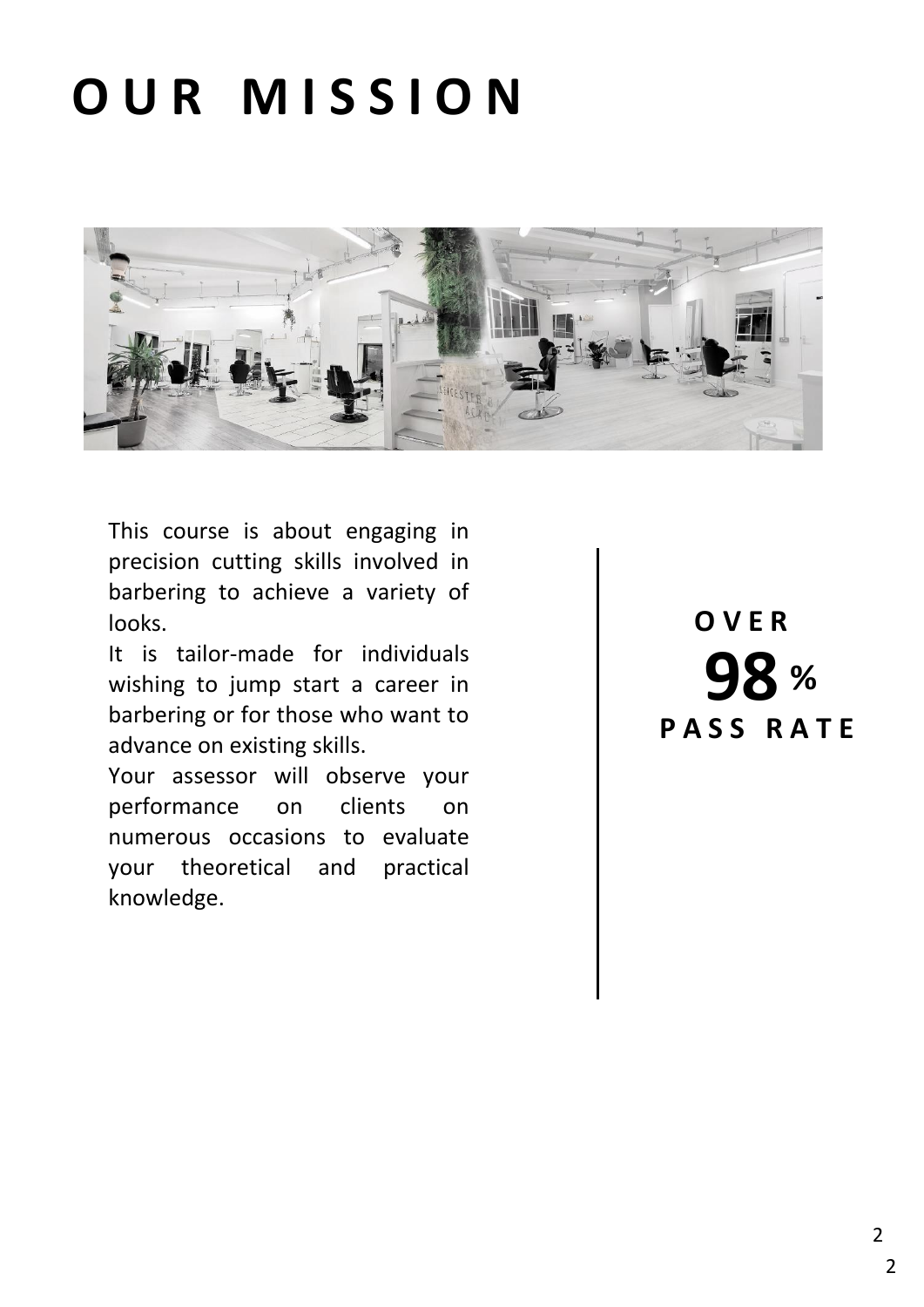## **M O D U L E S**

- o Health and Safety at work
- o Client consultation
- o Various cutting techniques
	- Clippering/Fading
	- Scissor/Clipper over comb
	- Texturing/Club cutting
	- Free hand/Thinning/Razor
- o Creating various looks
	- Skin fades/Use of all grades
	- Uniform layer/Square layer
	- Partings/Fringes
	- Over/Around the ear
- o Advice and recommendations
	- Products/Styles
	- Other services

#### **B O N U S F E A T U R E S**

- o Industry insight
- o Basic barber business management:
	- How to create a client base
	- Marketing & branding
	- How to set-up a barbering business
	- Advancing skill set
	- Keeping up with current trends

DESIGNATED WHATSAPP GROUP OPEN EVEN AFTER COMPLETION OF COURSE



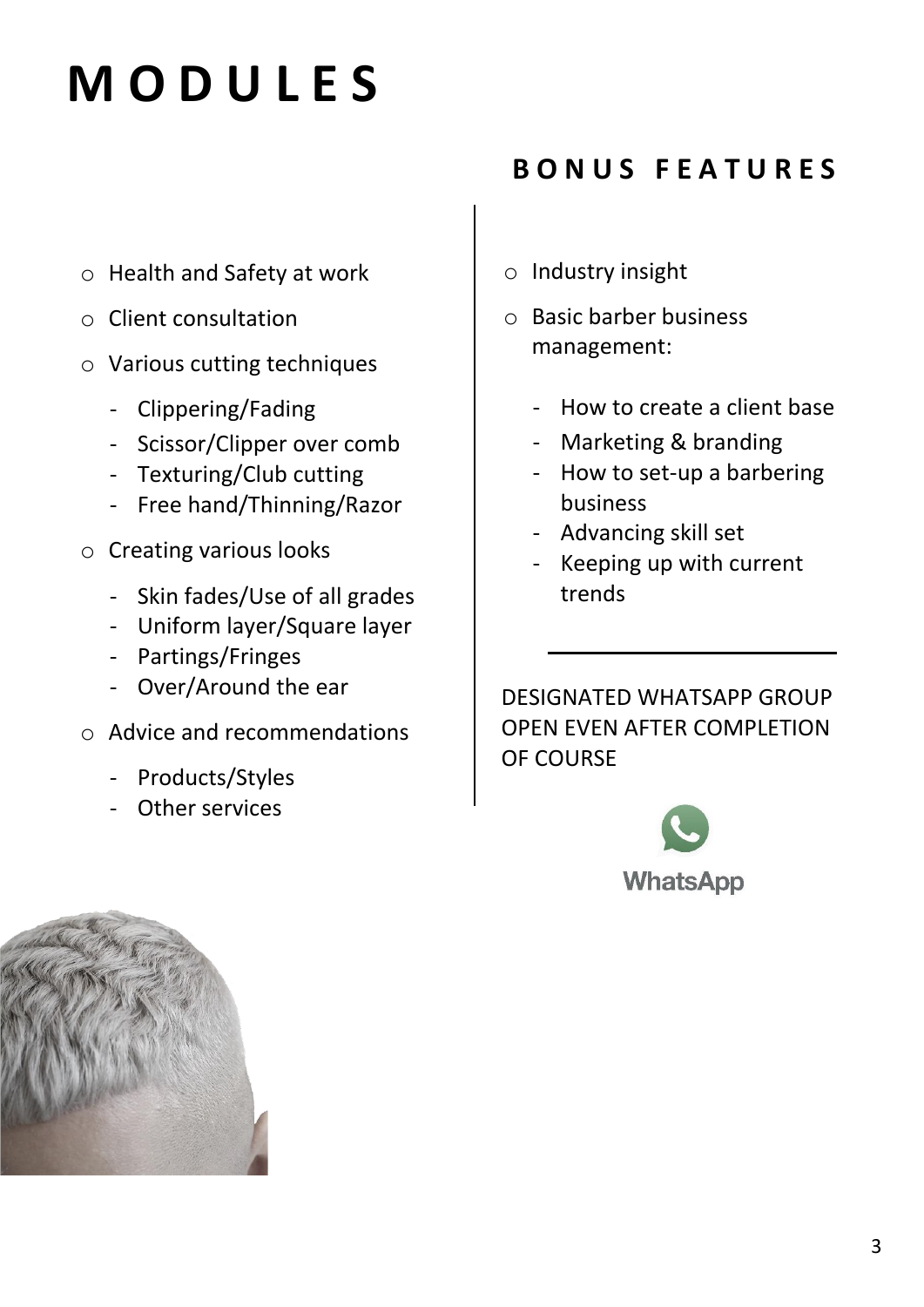### **I N V E S T M E N T**

THE PRICE FOR OUR 10 WEEK NVQ BARBERING CUTTING UNIT COURSE:

# **£ 2,300**

(A deposit of £350 required to secure your place)

FINANCE OPTIONS AVAILABLE TO SPREAD THE COST OF PAYMENTS.



[HTTPS://IDEAL4FINANCE.COM/LEICESTERBA](https://ideal4finance.com/LEICESTERBA)

We believe educating yourself is the greatest *investment* you can make for your future. Learning skills and acquiring knowledge whilst using proven systems can take this a step further and you can start to build your future.

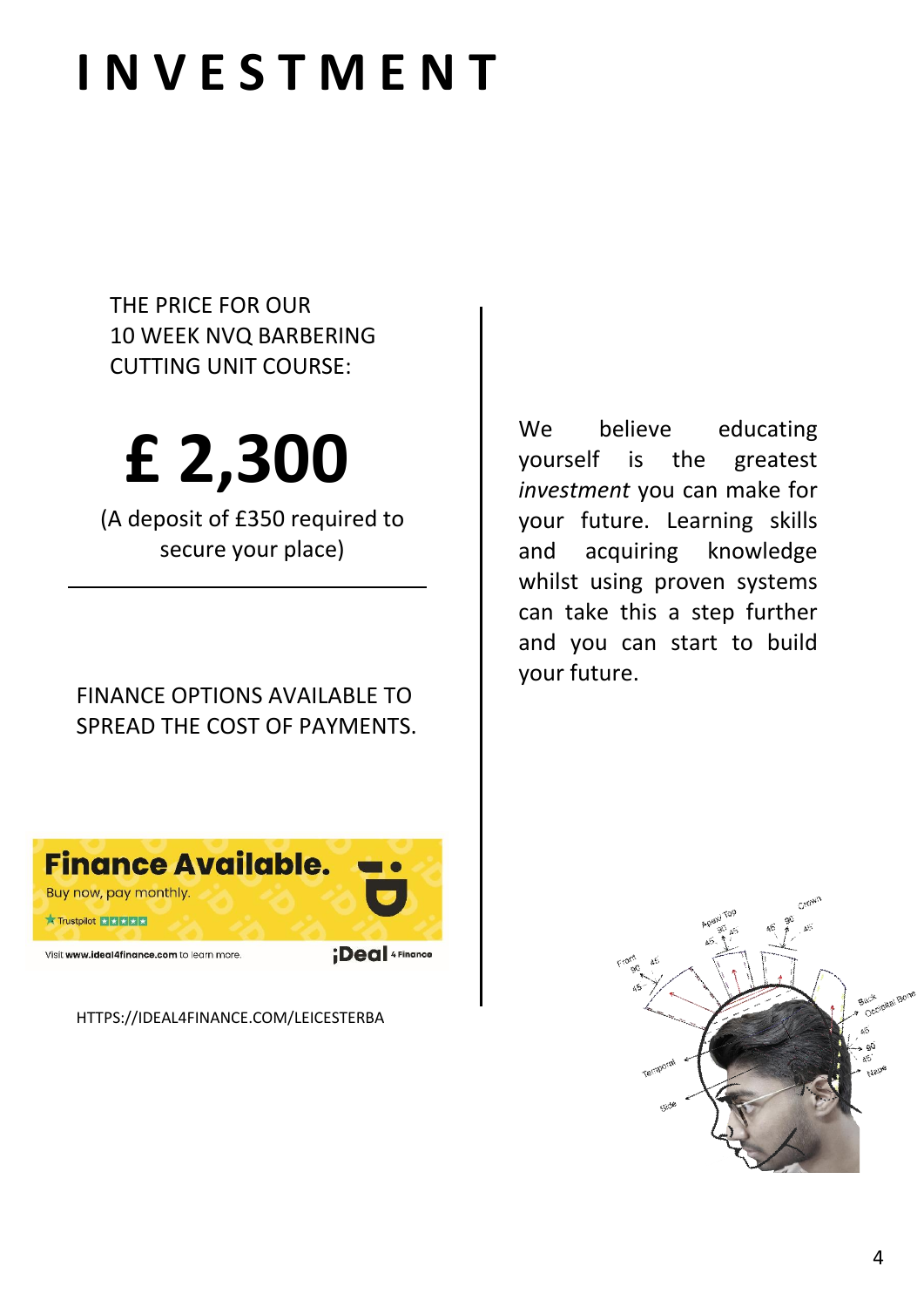## **T O O L S**

#### **THE COURSE PRICE INCLUDES A FULL BARBERING KIT**



The kit is yours to keep from day one and is supplied by Cool Blades, the leading UK supplier for hair tools.

- [Wahl S](https://www.coolblades.co.uk/hair-clippers-trimmers/wahl-hair-clippers/wahl-super-taper-and-super-trimmer-pack.html)uper Taper and Super Trimmer
- [Wahl Coloured Clipper Guard Set](https://www.coolblades.co.uk/wahl-set-of-8-coloured-combs.html)
- [Wahl Tool Carry](https://www.coolblades.co.uk/wahl-tool-carry.html)
- [Kobe Persista Mister](https://www.coolblades.co.uk/hair-cutting/accessories/water-sprays/kobe-persista-mister.html)
- [Head Jog Quad Brush Set](https://www.coolblades.co.uk/hair-styling-tools/hair-brushes/radial-brushes/head-jog-heat-retaining-hair-brushes.html)
- [Andis Clipper Comb](https://www.coolblades.co.uk/andis-clipper-comb.html)
- [Andis Fade Brush](https://www.coolblades.co.uk/andis-fade-brush.html)
- [Cool Blades Soft-Touch Vent Brush](https://www.coolblades.co.uk/coolblades-soft-touch-vent-brush.html)
- [Kobe Sam Men's Training Head](https://www.coolblades.co.uk/student-shop/training-heads-stands/kobe-sam-male-training-head.html) With Clamp
- [Kobe Sure Grip Section Clips](https://www.coolblades.co.uk/kobe-suregrip-section-clips.html) in Glossy Black x6
- [Kobe Set of 6 Carbon Combs](https://www.coolblades.co.uk/kobe-carbon-comb-set.html)
- Cutthroat razor with pack of 10 blades
- [Kobe Classic 22 Cutting Scissors](https://www.coolblades.co.uk/hairdressing-scissors/kobe-classic-22.html) and [Thinning](https://www.coolblades.co.uk/hairdressing-scissors/thinning-scissors/kobe-classic-22.html)  [Scissors](https://www.coolblades.co.uk/hairdressing-scissors/thinning-scissors/kobe-classic-22.html) with case.

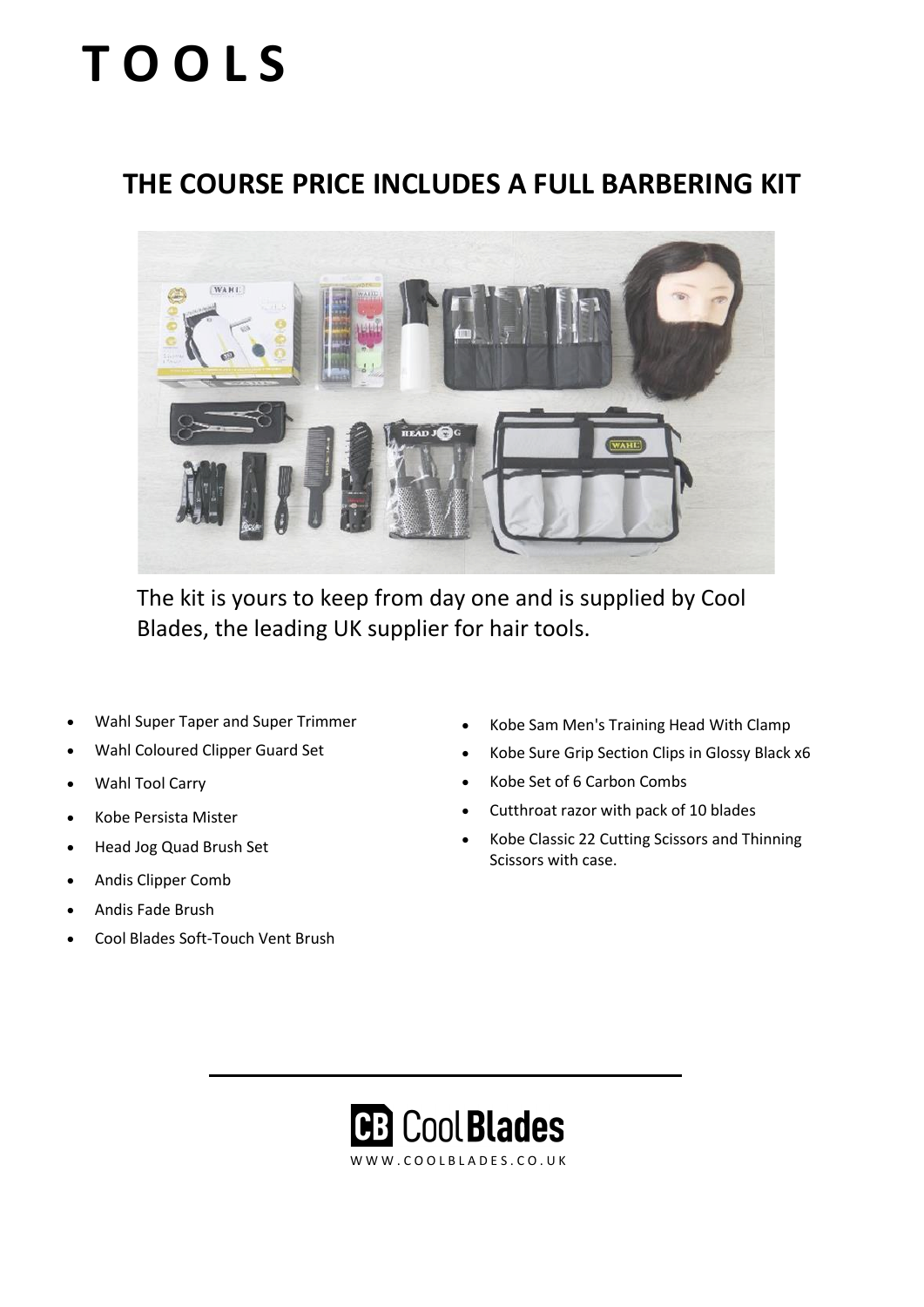## **I N D U S T R Y**

The opportunities that are available in the barbering industry are endless.

54% of people who work in hairdressing and barbering are selfemployed.

If you want to earn a wage or want the scope to become your own boss, it is more accessible in barbering than any other industry.

There has been a massive growth of 45% in the number of hairdressing, barbering and beauty businesses over the past five years.

An economic value report by the [Hair and Barber Council](https://haircouncil.org.uk/) and BABTAC (British Association of Beauty Therapy & Cosmetology) has found the hair and beauty industry is worth £6.6 billion to the UK economy.

This means if you are a mobile barber or renting a chair or even employed/self-employed, there will not be a shortage of clients sitting on your chair.



#### **B O N U S F E A T U R E S**

- Learn industry systems
- How you can position yourself as a newbie
- Business management
- Price and goal setting
- Building client retention
- & much more

Statistical information acquired from (Hairdressers Journal Hj) and (NHBF) <https://www.hji.co.uk/latest/report-economic-value-hair-beauty-industry/> <https://www.nhbf.co.uk/documents/hair-and-beauty-industry-statistics/>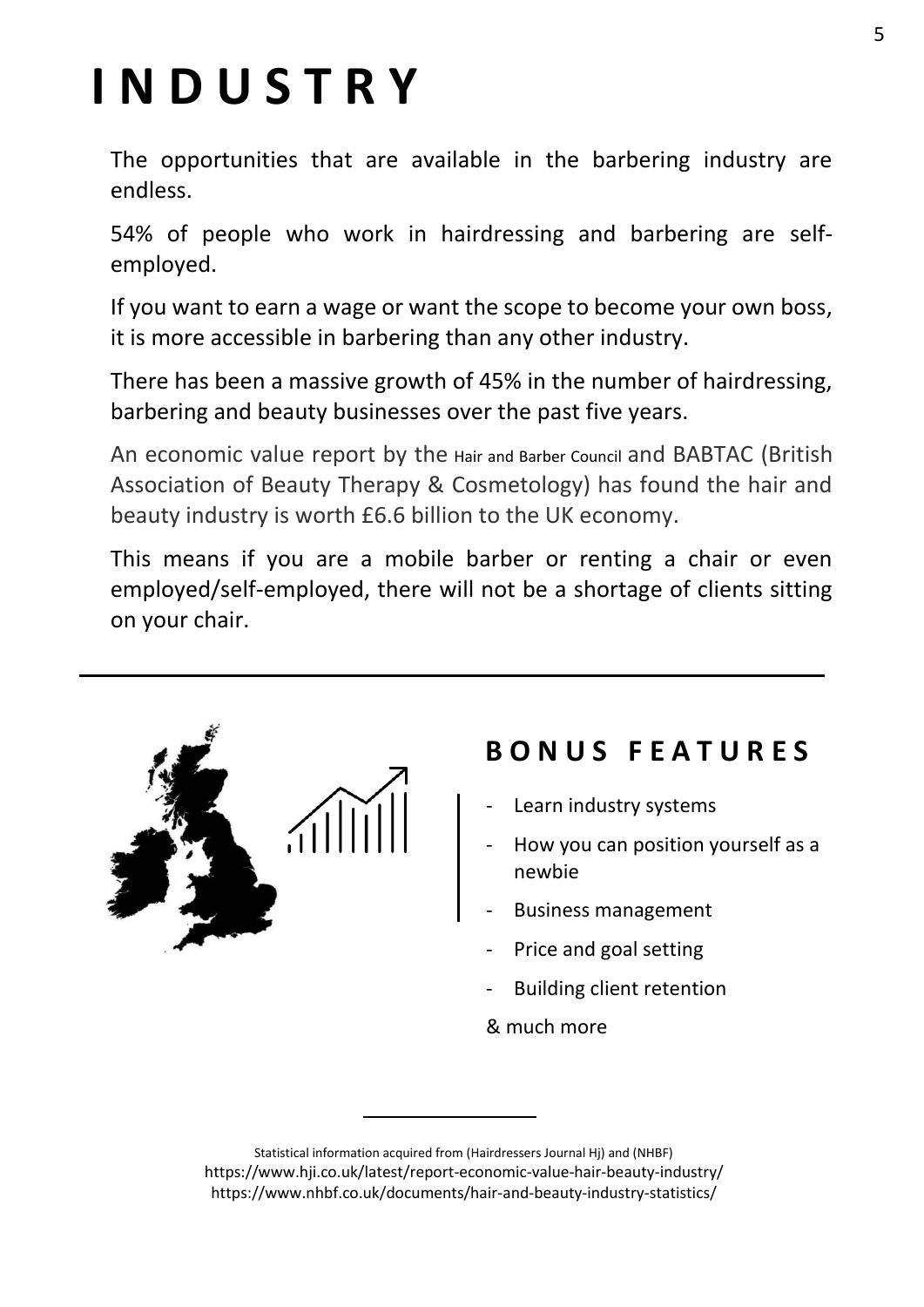### **T E S T I M O N I A L S**

A WE THINK IT'S NOT JUST ABOUT PROVIDING YOU THE SKILLS TO BE ABLE TO CUT HAIR BUT ALSO GIVING YOU THE RIGHT KNOWLEDGE AND TOOLS SO YOU CAN GO ON AND BUILD A CAREER WITH

BARBERING.

- VIN Academy Director

"Vin is a great person, he is very approachable, and he is so much more than a Barbering teacher - he is a mentor, and he cares about you, he will look in every detail and aspect to find you the best technique so you can do your job. I was a barber, on and off, when I did my qualifications with Leicester Barbering Academy.

Vin gave me the confidence with his mentoring and today I have a job where I can charge £25 for a haircut and beard trim. He taught me how to use scissors properly and today I am so much confident. The money I paid for my course was really nothing for the knowledge I got with it…"

FILIPE MOREIRA. FORMER STUDENT

Leicester Barbering Academy

53-55 Belgrave Gate Leicester

 $5.0$  \*\*\*\*\*

"Studying at Leicester Barbering Academy was an amazing experience from the first minute to the last one. I learned something new at every lesson and my progress was very quick. Vin is the perfect teacher. He did not just teach me barbering skills but helped me overcome my shyness and made me feel so much more comfortable in what I am doing".

[MARTIN KUŠPÁL](https://www.google.com/maps/contrib/100017105457679102449?hl=en-GB&sa=X&ved=2ahUKEwie0Pfg4f3uAhWjQUEAHURdD3cQvvQBegQIARBB), FORMER STUDENT